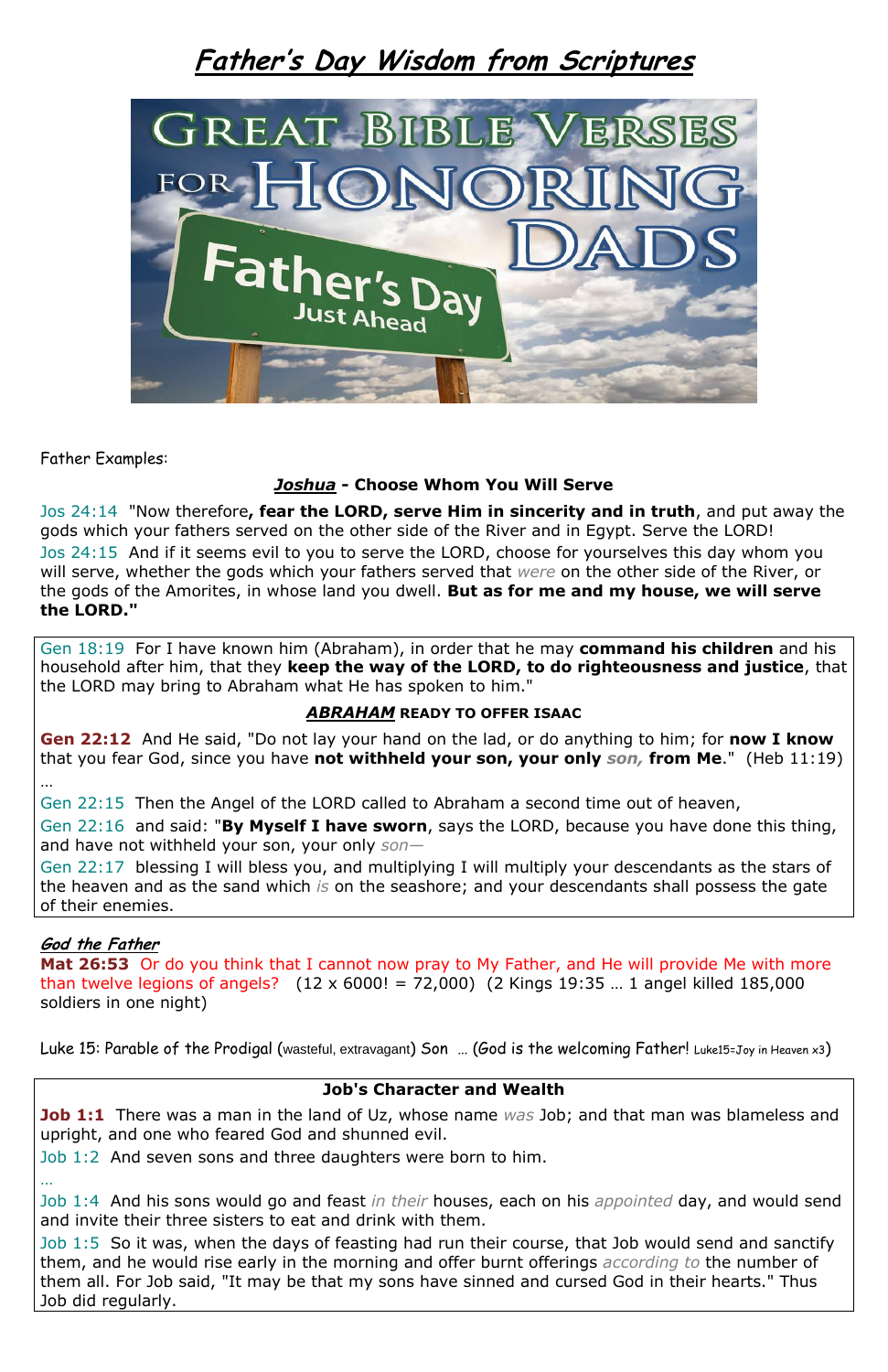# Father Characteristics:

Loving Discipline !?!

Pro 3:11 My son**, do not despise the chastening** of the LORD, Nor detest His correction;

Pro 3:12 For whom the LORD loves He corrects, **Just as a father the son** *in whom* **he delights**.

Pro 13:24 He who spares his rod hates his son, But he who loves him disciplines him promptly.

Pro 22:15 Foolishness *is* bound up in the heart of a child; The rod of correction will drive it far from him.

Pro 29:15 The rod **and rebuke** give **wisdom**, But a child left *to himself* brings shame to his mother.





• Generosity, providing for

Deu 1:30 The LORD your God, who goes before you, He will fight for you, according to all He did for you in Egypt before your eyes, Deu 1:31 and in the wilderness where you saw how the **LORD your God carried you**, **as a man carries his son**, in all the way that you went until you came to this place.'

**Luk 11:11** If a son asks for bread from any father among you, will he give him a stone? Or if *he asks* for a fish, will he give him a serpent instead of a fish?

Mat 10:34 **"Do not think that I came to bring peace on earth. I did not come to bring peace but a sword.** Mat 10:35 For I have come to 'SET A MAN AGAINST HIS FATHER, A DAUGHTER AGAINST HER MOTHER, AND A DAUGHTER-IN-LAW AGAINST HER MOTHER-IN-LAW';

Luk 11:12 Or if he asks for an egg, will he offer him a scorpion? Luk 11:13 If you then, being evil, know how to give good gifts to your children, how much more will *your* heavenly Father give the Holy Spirit to those who ask Him!"

• Thoughtful Instruction

Deu 11:18 "Therefore you shall **lay up these words of mine** in your heart and in your soul, and bind them as a sign on your hand, and they shall be as frontlets between your eyes.

Deu 11:19 You shall **teach them to your children**, speaking of them when you sit in your house, when you walk by the way, when you lie down, and when you rise up.

Deu 11:20 And you shall write them on the doorposts of your house and on your gates,

Deu 11:21 that your days and the days of your children may be multiplied in the land of which the LORD swore to your fathers to give them, like the days of the heavens above the earth.

# **Not Peace, but a Sword !?!**

Mat 10:36 and 'A MAN'S ENEMIES WILL BE THOSE OF HIS OWN HOUSEHOLD.'

Mat 10:37 He who loves father or mother more than Me is not worthy of Me. And he who loves son or daughter more than Me is not worthy of Me.

Mat 10:38 And he who does not take his cross and follow after Me is not worthy of Me.

Luk 14:26 "If anyone comes to Me and does not hate his father and mother, wife and children, brothers and sisters, yes, and his own life also, he cannot be My disciple.

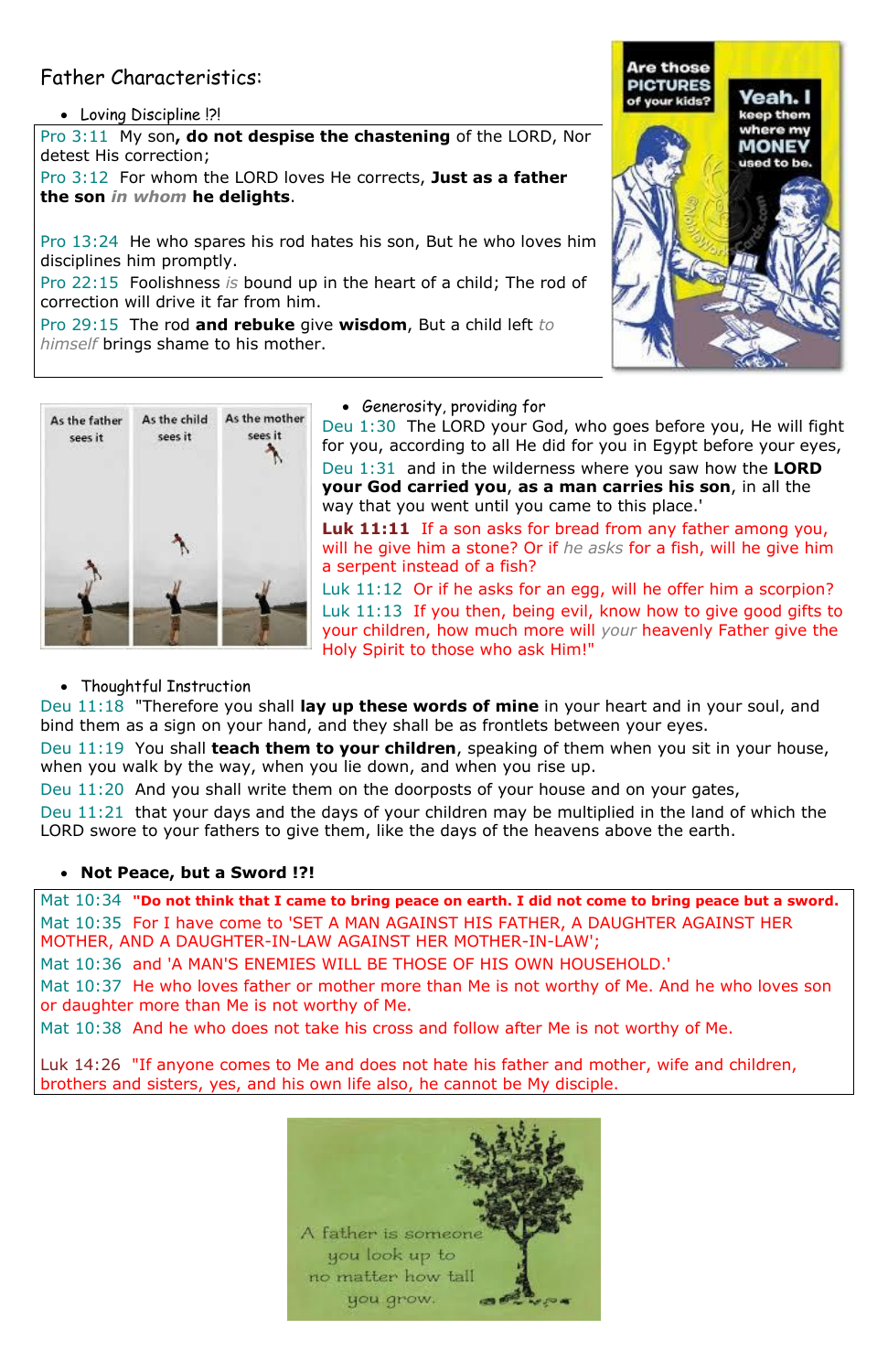# Father Tips:

Praise / encourage your kids!

Mat\_3:17 And suddenly a voice *came* from heaven, saying, "This is My beloved Son, in whom I am **well pleased**."

(Transfiguration) Mat  $17:5$  While he was still speaking, behold, a bright cloud overshadowed them; and suddenly a voice came out of the cloud, saying, "This is My beloved Son, in whom I am **well pleased**. Hear Him!"

2Pe 1:17 For He received from God the Father honor and glory when such a voice came to Him from the Excellent Glory: "This is My beloved Son, in whom I am **well pleased**."

Pro 22:6 **Train** up a child in the way he should go, And when he is old he will **not depart** from it.



## **Children and Parents**

**Eph 6:1** Children, **obey** your parents in the Lord, for this is right.

Mat 23:37 "O Jerusalem, Jerusalem, the one who kills the prophets and stones those who are sent to her! How often I wanted to gather your children together, **as a hen gathers her chicks under** *her* **wings**, but you were not willing!

# **Attributes of God - Our Father, our Example**

| <b>God's Attribute</b> | <b>Our Benefit</b>                         | <b>Scripture</b> |
|------------------------|--------------------------------------------|------------------|
| Eternality             | God never runs out of resources            | Psalm 90:2       |
| Presence               | God is always with me                      | Hebrews 13:5     |
| Immutability           | God never changes His action towards me    | James $1:17$     |
| Self-Sufficiency       | God is not dependent on others for my life | Exodus 3:14      |
| Omniscience            | God knows all I need to live successfully  | Psalm 139:1      |
| Wisdom                 | God gives me wisdom to live successfully   | 1 Cor. $1:20-26$ |
| Sovereignty            | God graciously directs every event of life | Ephesians 1:11   |
| Omnipotence            | God is strong enough to care for me        | Jeremiah 32:17   |
| Holiness               | God provides guidelines for pure living    | Lev. 19; Is. 6:3 |
| Jealousy               | God is "fanatical" in His protection of me | Exodus $34:14$   |
| Love                   | God has made me His child                  | 1 John 3:1       |
| Grace                  | God is compassionate towards me            | Ephesians 2:4    |
| Patience               | God waits for me to change to be like Him  | 2 Peter 3:9      |
| Goodness               | God generously gives to me                 | Psalm 86:5       |
| Righteousness          | God will do what is right concerning me    | Romans 2:6       |
| Faithfulness           | God can be trusted to provide for me       | 2 Timothy 2: 13  |
| Truth                  | God has absolute standards for me          | Numbers 23:19    |

Eph 6:2 "**HONOR** YOUR FATHER AND MOTHER," which is the first commandment with promise:

Eph 6:3 "THAT IT MAY BE WELL WITH YOU AND YOU MAY LIVE LONG ON THE EARTH."

Eph 6:4 And you, fathers, **do not provoke** your children to wrath, but bring them up in the training and admonition of the Lord.

#### **7 Tips for Christian Fathers**

- 1. Love Your Wife
- 2. Be a Role Model (An Example)
- 3. Respect Your Children
- 4. Talk With Your Children
- 5. Take Your Children to Church
- 6. Realize Each Child is Different
- 7. Let Your Children be Children



(Also Merciful, Holy …)